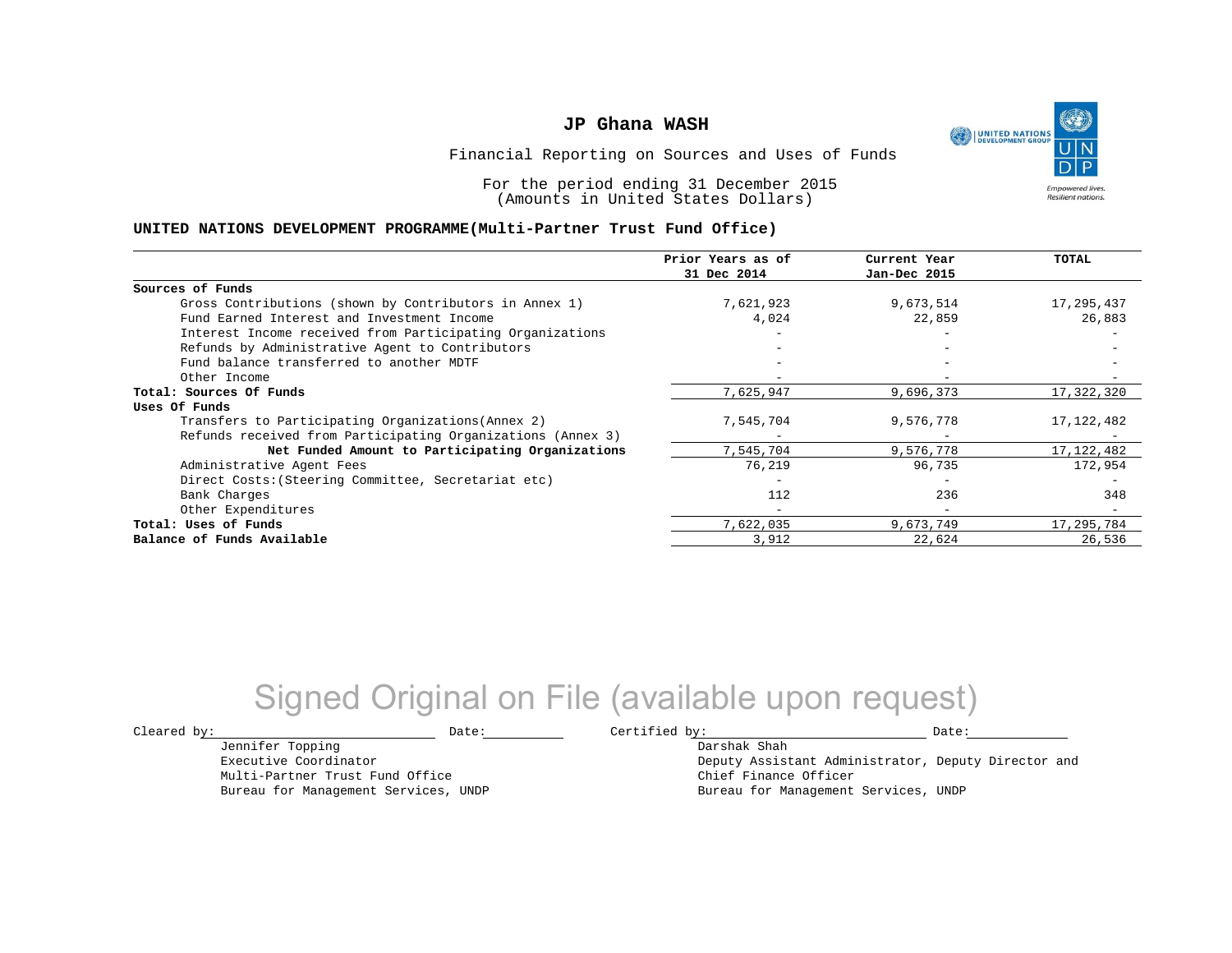

Financial Reporting on Sources and Uses of Funds

For the period ending 31 December 2015 (Amounts in United States Dollars)

#### **UNITED NATIONS DEVELOPMENT PROGRAMME(Multi-Partner Trust Fund Office)**

**Annex - 1: Gross Contributions**

|                                | Prior Years as of | Current Year | TOTAL        |
|--------------------------------|-------------------|--------------|--------------|
|                                | 31 Dec 2014       | Jan-Dec 2015 |              |
| Contributors                   |                   |              |              |
| DEPT OF FOR AFF & INTL TRADE G | 7,621,923         | 9,673,514    | 17,295,437   |
| Total: Contributions           | 7,621,923         | 9,673,514    | 17, 295, 437 |

## Signed Original on File (available upon request)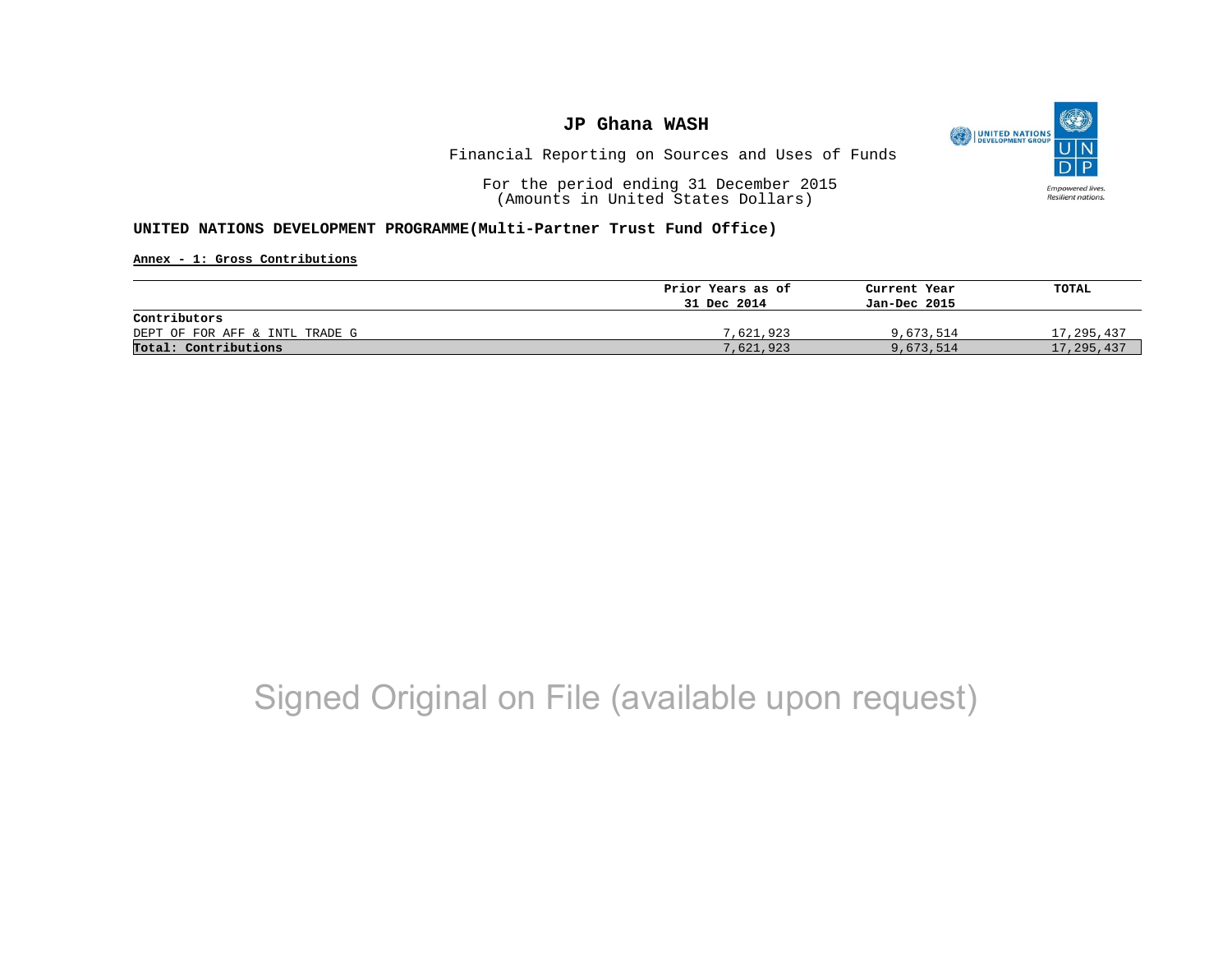

Financial Reporting on Sources and Uses of Funds

For the period ending 31 December 2015 (Amounts in United States Dollars)

#### **UNITED NATIONS DEVELOPMENT PROGRAMME(Multi-Partner Trust Fund Office)**

#### **Annex - 2: Transfers to Participating Organizations**

|                                                | Prior Years as of | Current Year | TOTAL        |
|------------------------------------------------|-------------------|--------------|--------------|
|                                                | 31 Dec 2014       | Jan-Dec 2015 |              |
| UNDP                                           | 277,874           | 302,713      | 580,587      |
| UNHABITAT                                      | 3,268,393         | 4,785,055    | 8,053,448    |
| UNICEF                                         | 3,752,122         | 4,122,696    | 7,874,818    |
| WHO                                            | 247,315           | 366,314      | 613,629      |
| Total Transfers to Participating Organizations | 7,545,704         | 9,576,778    | 17, 122, 482 |

## Signed Original on File (available upon request)